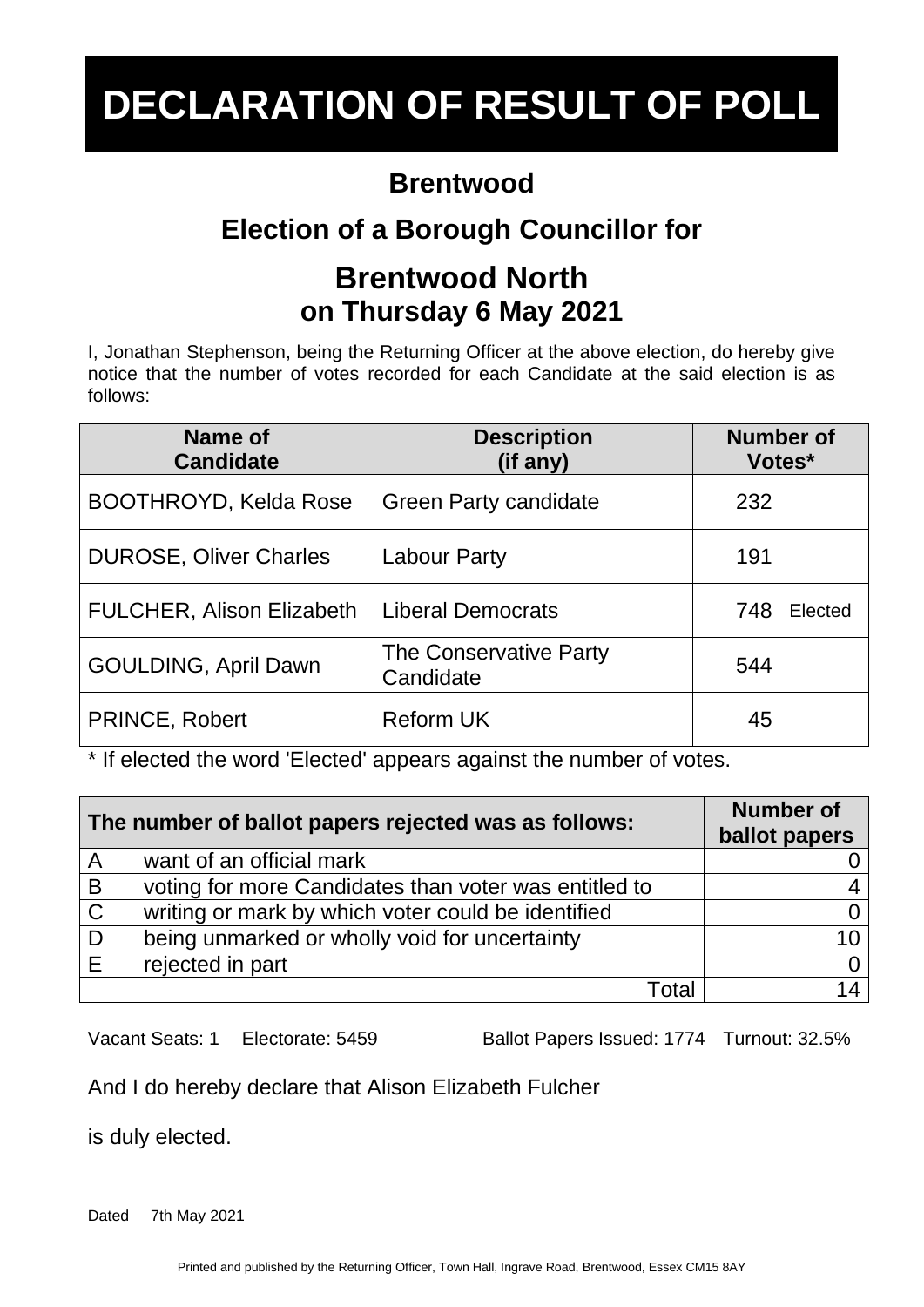#### **Brentwood**

## **Election of a Borough Councillor for**

#### **Brentwood South on Thursday 6 May 2021**

I, Jonathan Stephenson, being the Returning Officer at the above election, do hereby give notice that the number of votes recorded for each Candidate at the said election is as follows:

| Name of<br><b>Candidate</b>                                       | <b>Description</b><br>(if any)      | <b>Number of</b><br>Votes* |
|-------------------------------------------------------------------|-------------------------------------|----------------------------|
| <b>KORTLANDT, Susan</b><br>Margaret                               | <b>Labour Party</b>                 | 655                        |
| MUNDEN, Brenner Jack                                              | <b>Liberal Democrats</b>            | 330                        |
| WILES, Andrew Terence -<br>commonly known as Andy<br><b>Wiles</b> | The Conservative Party<br>Candidate | 665<br>Elected             |

\* If elected the word 'Elected' appears against the number of votes.

| The number of ballot papers rejected was as follows: |                                                       | <b>Number of</b><br>ballot papers |
|------------------------------------------------------|-------------------------------------------------------|-----------------------------------|
| $\overline{A}$                                       | want of an official mark                              |                                   |
| B                                                    | voting for more Candidates than voter was entitled to |                                   |
| $\mathsf{C}$                                         | writing or mark by which voter could be identified    |                                   |
| D                                                    | being unmarked or wholly void for uncertainty         | 15                                |
| E                                                    | rejected in part                                      |                                   |
|                                                      | Total                                                 |                                   |

Vacant Seats: 1 Electorate: 4697 Ballot Papers Issued: 1666 Turnout:

35.46%

And I do hereby declare that Andrew Terence Wiles

is duly elected.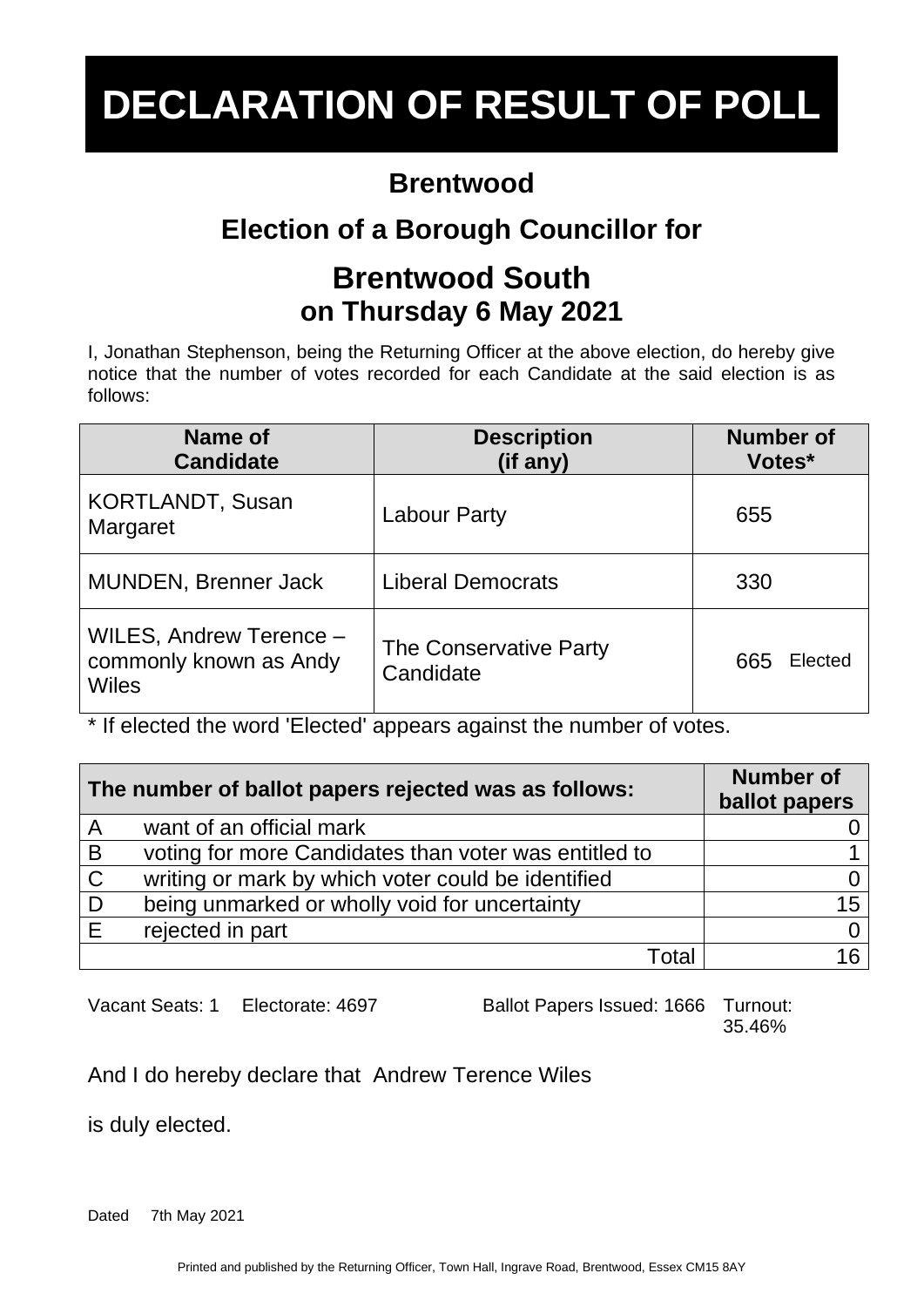#### **Brentwood**

# **Election of a Borough Councillor for**

### **Brentwood West on Thursday 6 May 2021**

I, Jonathan Stephenson, being the Returning Officer at the above election, do hereby give notice that the number of votes recorded for each Candidate at the said election is as follows:

| Name of<br><b>Candidate</b>                                 | <b>Description</b><br>(if any)      | <b>Number of</b><br>Votes* |
|-------------------------------------------------------------|-------------------------------------|----------------------------|
| <b>CHILVERS, Karen Louise</b>                               | <b>Liberal Democrat</b>             | 737                        |
| CONWAY, David – commonly<br>known as Dave Conway            | <b>Reform UK</b>                    | 33                         |
| FOSTER, Deborah Lynn                                        | <b>Labour Party</b>                 | 180                        |
| <b>GEARON-SIMM, Janice Edwina</b>                           | <b>Green Party candidate</b>        | 99                         |
| RUSSELL, William Joseph -<br>commonly known as Will Russell | The Conservative Party<br>Candidate | 883<br>Elected             |

\* If elected the word 'Elected' appears against the number of votes.

| The number of ballot papers rejected was as follows: |                                                       | <b>Number of</b><br>ballot papers |
|------------------------------------------------------|-------------------------------------------------------|-----------------------------------|
| A                                                    | want of an official mark                              |                                   |
| B                                                    | voting for more Candidates than voter was entitled to |                                   |
| $\mathsf{C}$                                         | writing or mark by which voter could be identified    |                                   |
| D                                                    | being unmarked or wholly void for uncertainty         |                                   |
| E                                                    | rejected in part                                      |                                   |
|                                                      | Total                                                 |                                   |

Vacant Seats: 1 Electorate: 5697 Ballot Papers Issued: 1944 Turnout: 34.12%

And I do hereby declare that William Joseph Russell is duly elected.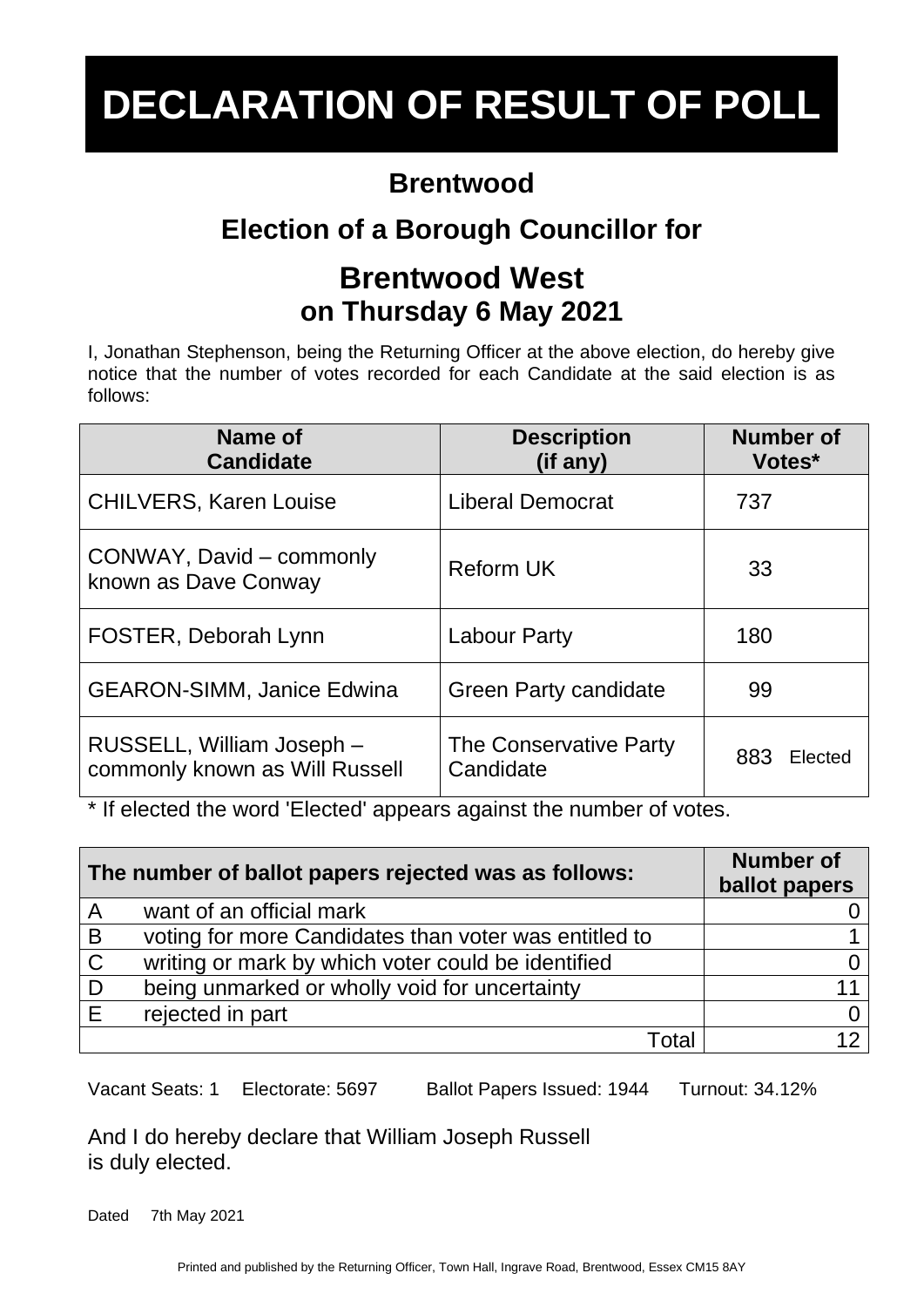#### **Brentwood**

# **Election of a Borough Councillor for**

#### **Brizes & Doddinghurst on Thursday 6 May 2021**

I, Jonathan Stephenson, being the Returning Officer at the above election, do hereby give notice that the number of votes recorded for each Candidate at the said election is as follows:

| Name of<br><b>Candidate</b>   | <b>Description</b><br>(if any)             | <b>Number of</b><br>Votes* |
|-------------------------------|--------------------------------------------|----------------------------|
| <b>BRAILEY, Kevin</b>         | <b>Labour Party</b>                        | 108                        |
| <b>GELDERBLOEM, Christine</b> | <b>The Conservative Party</b><br>Candidate | 1165<br>Elected            |
| <b>GORTON, Hugh Maurice</b>   | <b>Liberal Democrats</b>                   | 485                        |

\* If elected the word 'Elected' appears against the number of votes.

| The number of ballot papers rejected was as follows: |                                                       | <b>Number of</b><br>ballot papers |
|------------------------------------------------------|-------------------------------------------------------|-----------------------------------|
| $\overline{\mathsf{A}}$                              | want of an official mark                              |                                   |
| B                                                    | voting for more Candidates than voter was entitled to |                                   |
| $\mathbf C$                                          | writing or mark by which voter could be identified    |                                   |
| D                                                    | being unmarked or wholly void for uncertainty         |                                   |
| E                                                    | rejected in part                                      |                                   |
|                                                      | ⊺otal                                                 |                                   |

Vacant Seats: 1 Electorate: 4790 Ballot Papers Issued: 1763 Turnout: 36.8%

And I do hereby declare that Christine Gelderbloem

is duly elected.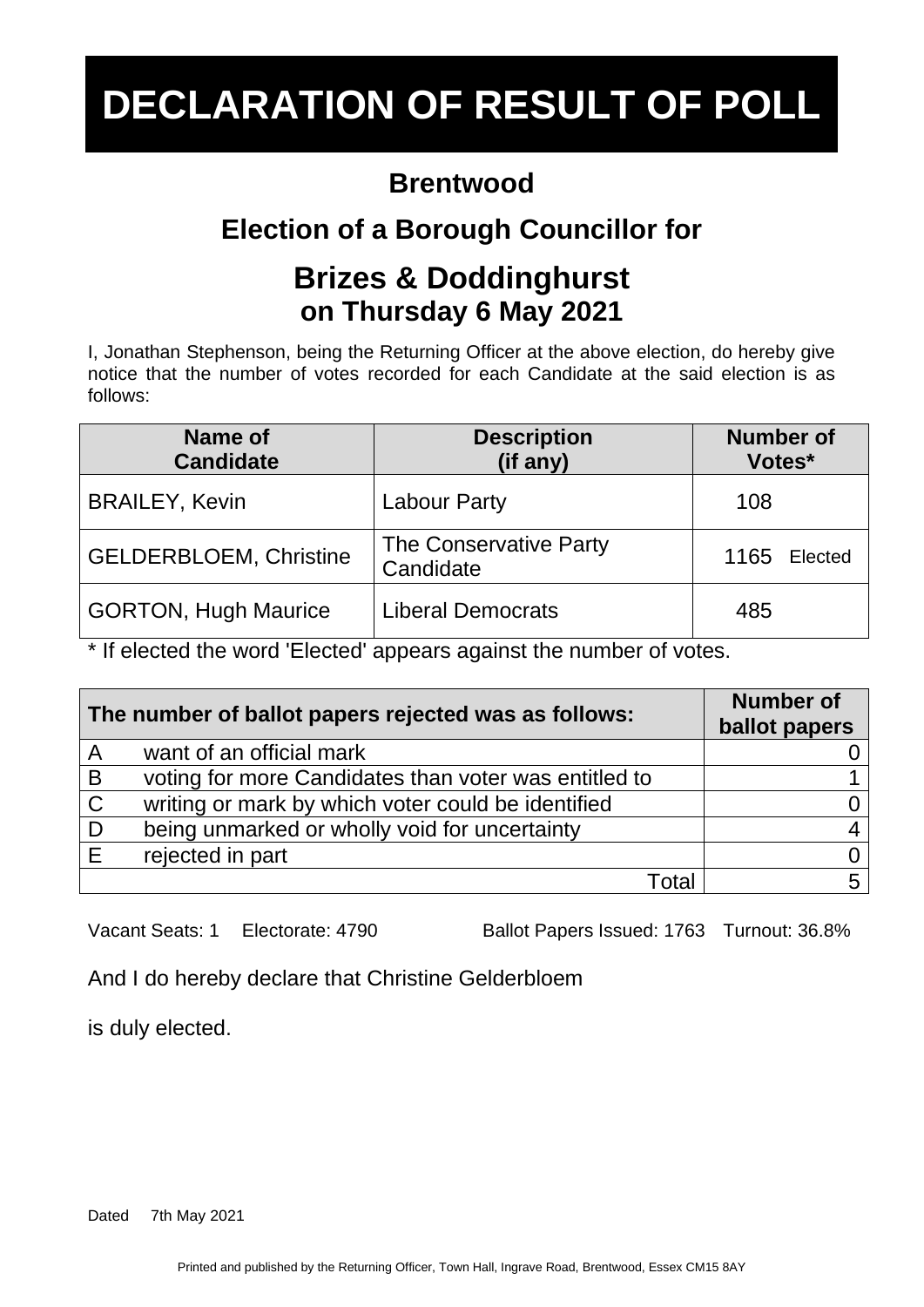#### **Brentwood**

# **Election of a Borough Councillor for**

### **Hutton Central on Thursday 6 May 2021**

I, Jonathan Stephenson, being the Returning Officer at the above election, do hereby give notice that the number of votes recorded for each Candidate at the said election is as follows:

| Name of<br><b>Candidate</b>  | <b>Description</b><br>(if any)      | <b>Number of</b><br>Votes* |
|------------------------------|-------------------------------------|----------------------------|
| <b>CAREY, Laura Justine</b>  | <b>Liberal Democrats</b>            | 253                        |
| <b>HOLLAND, Philip Paul</b>  | <b>Labour Party</b>                 | 139                        |
| <b>WHITE, Garry Laurence</b> | The Conservative Party<br>Candidate | Elected<br>698             |

\* If elected the word 'Elected' appears against the number of votes.

| The number of ballot papers rejected was as follows: |                                                       | <b>Number of</b><br>ballot papers |
|------------------------------------------------------|-------------------------------------------------------|-----------------------------------|
| A                                                    | want of an official mark                              |                                   |
| B                                                    | voting for more Candidates than voter was entitled to |                                   |
| $\mathsf{C}$                                         | writing or mark by which voter could be identified    |                                   |
| . D                                                  | being unmarked or wholly void for uncertainty         |                                   |
| E                                                    | rejected in part                                      |                                   |
|                                                      | Total                                                 |                                   |

Vacant Seats: 1 Electorate: 2994 Ballot Papers Issued: 1102 Turnout: 36.8%

And I do hereby declare that Garry Laurence White

is duly elected.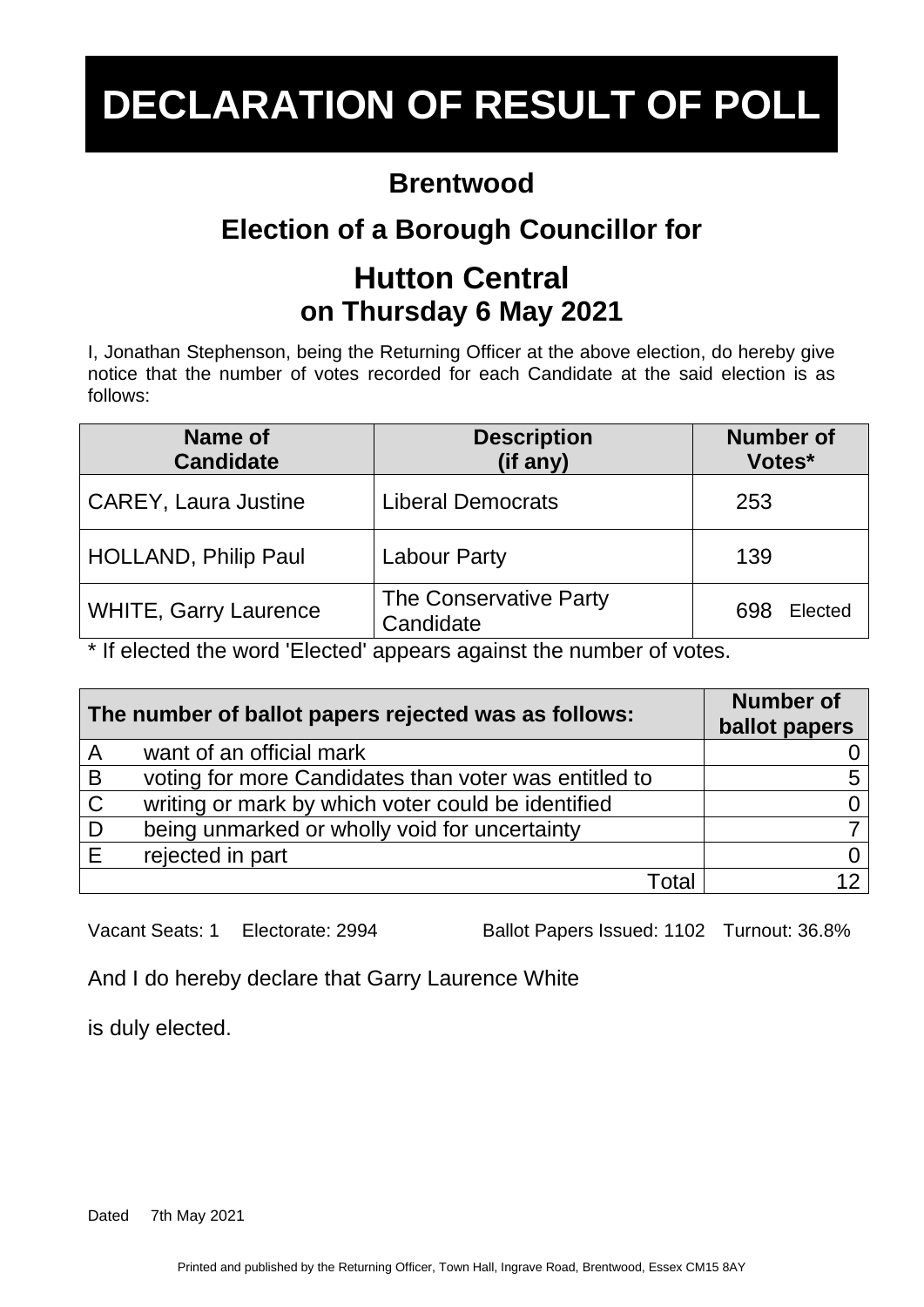### **Brentwood**

# **Election of a Borough Councillor for**

# **Hutton North on Thursday 6 May 2021**

I, Jonathan Stephenson, being the Returning Officer at the above election, do hereby give notice that the number of votes recorded for each Candidate at the said election is as follows:

| Name of<br><b>Candidate</b>  | <b>Description</b><br>(if any)             | <b>Number of</b><br>Votes* |
|------------------------------|--------------------------------------------|----------------------------|
| <b>BARBER, Keith Richard</b> | <b>The Conservative Party</b><br>Candidate | Elected<br>756             |
| <b>HIGGINS, Taylor Sam</b>   | <b>Liberal Democrats</b>                   | 204                        |
| PRESTON, Liam Benjamin       | <b>Labour Party</b>                        | 146                        |

\* If elected the word 'Elected' appears against the number of votes.

| The number of ballot papers rejected was as follows: |                                                       | <b>Number of</b><br>ballot papers |
|------------------------------------------------------|-------------------------------------------------------|-----------------------------------|
| $\overline{A}$                                       | want of an official mark                              |                                   |
| B                                                    | voting for more Candidates than voter was entitled to |                                   |
| $\mathsf{C}$                                         | writing or mark by which voter could be identified    |                                   |
| D                                                    | being unmarked or wholly void for uncertainty         | 14                                |
| E                                                    | rejected in part                                      |                                   |
|                                                      | Total                                                 |                                   |

Vacant Seats: 1 Electorate: 3210 Ballot Papers Issued: 1120 Turnout: 34.8%

And I do hereby declare that Keith Richard Barber

is duly elected.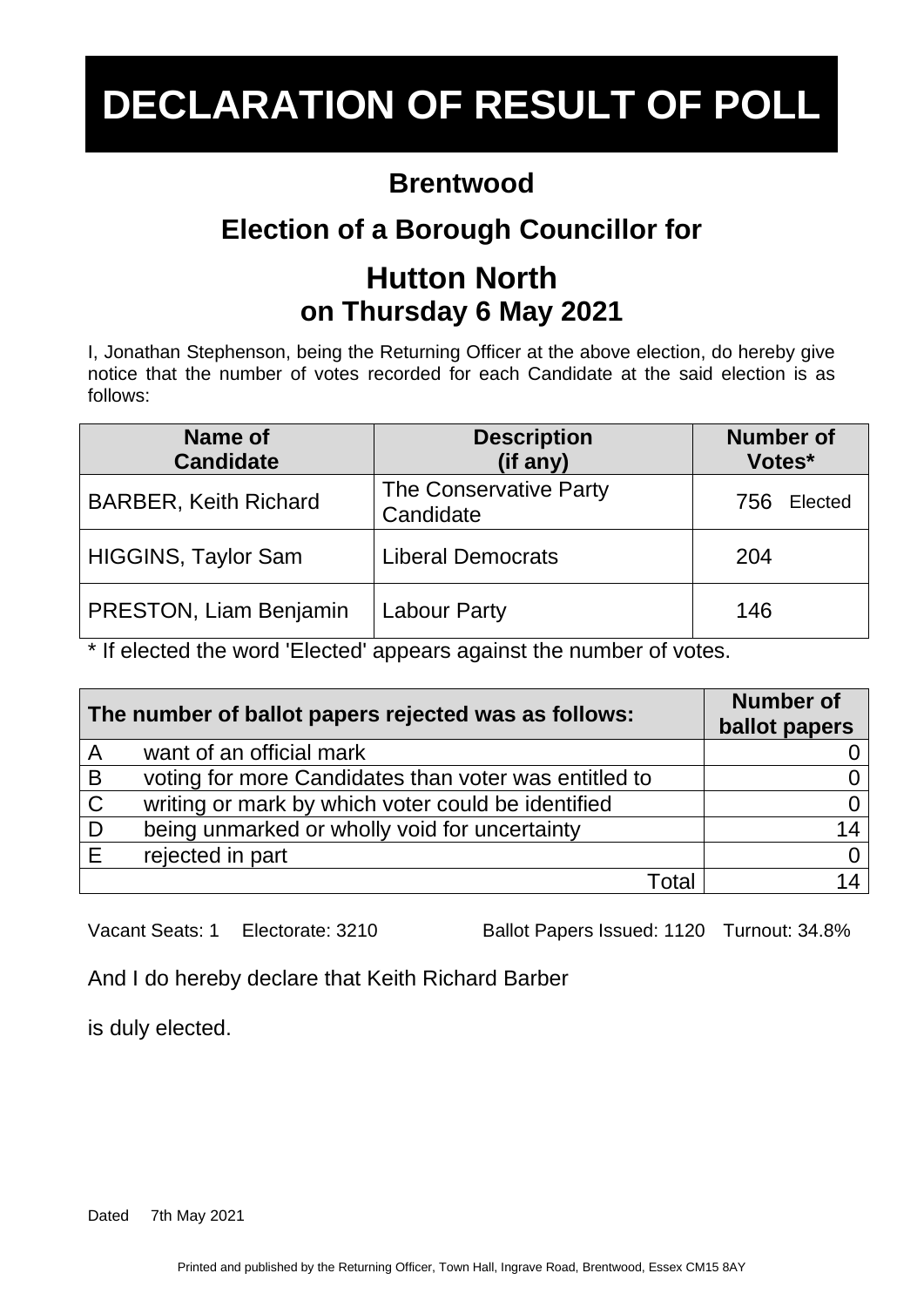### **Brentwood**

# **Election of a Borough Councillor for**

# **Hutton South on Thursday 6 May 2021**

I, Jonathan Stephenson, being the Returning Officer at the above election, do hereby give notice that the number of votes recorded for each Candidate at the said election is as follows:

| Name of<br><b>Candidate</b>        | <b>Description</b><br>(if any)      | <b>Number of</b><br>Votes* |
|------------------------------------|-------------------------------------|----------------------------|
| <b>CARTER, Alexander</b><br>Samuel | <b>Liberal Democrats</b>            | 101                        |
| <b>REED, Mark Peter</b>            | The Conservative Party<br>Candidate | 829<br>Elected             |
| <b>SMITH, Karen Marie</b>          | <b>Green Party candidate</b>        | 80                         |
| <b>WINTER, Jane Elizabeth</b>      | Labour Party                        | 129                        |

\* If elected the word 'Elected' appears against the number of votes.

| The number of ballot papers rejected was as follows: |                                                       | <b>Number of</b><br>ballot papers |
|------------------------------------------------------|-------------------------------------------------------|-----------------------------------|
| $\overline{A}$                                       | want of an official mark                              |                                   |
| B                                                    | voting for more Candidates than voter was entitled to |                                   |
| $\mathsf{C}$                                         | writing or mark by which voter could be identified    |                                   |
| D                                                    | being unmarked or wholly void for uncertainty         |                                   |
| E                                                    | rejected in part                                      |                                   |
|                                                      | Total                                                 |                                   |

Vacant Seats: 1 Electorate: 3017 Ballot Papers Issued: 1149 Turnout: 38%

And I do hereby declare that Mark Peter Reed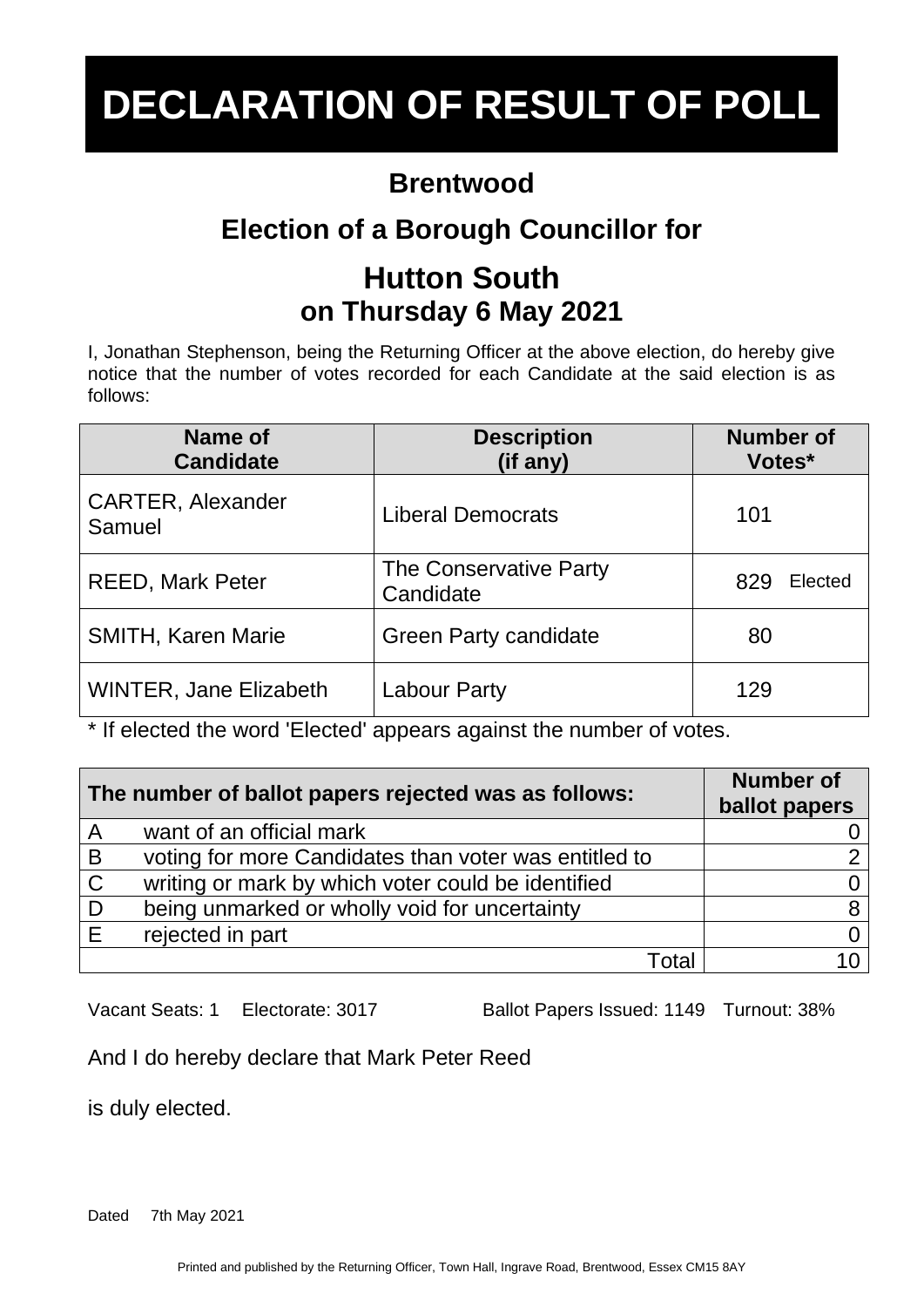#### **Brentwood**

# **Election of a Borough Councillor for**

### **Ingatestone, Fryerning & Mountnessing on Thursday 6 May 2021**

I, Jonathan Stephenson, being the Returning Officer at the above election, do hereby give notice that the number of votes recorded for each Candidate at the said election is as follows:

| Name of<br><b>Candidate</b>   | <b>Description</b><br>(if any)      | <b>Number of</b><br>Votes* |
|-------------------------------|-------------------------------------|----------------------------|
| <b>JEATER, Paul Francis</b>   | <b>Green Party candidate</b>        | 159                        |
| MONCRIEFF, Joanna<br>Margaret | <b>Labour Party</b>                 | 94                         |
| <b>SANKEY, Darryl Michael</b> | <b>Liberal Democrats</b>            | 763                        |
| <b>WAGLAND, Lesley Anne</b>   | The Conservative Party<br>Candidate | 1030<br>Elected            |

\* If elected the word 'Elected' appears against the number of votes.

| The number of ballot papers rejected was as follows: |                                                       | <b>Number of</b><br>ballot papers |
|------------------------------------------------------|-------------------------------------------------------|-----------------------------------|
| A                                                    | want of an official mark                              |                                   |
| B                                                    | voting for more Candidates than voter was entitled to |                                   |
| $\mathsf C$                                          | writing or mark by which voter could be identified    |                                   |
| . D                                                  | being unmarked or wholly void for uncertainty         | 8                                 |
| E                                                    | rejected in part                                      |                                   |
|                                                      | Total                                                 |                                   |

Vacant Seats: 1 Electorate: 5093 Ballot Papers Issued: 2058 Turnout: 40.4%

And I do hereby declare that Lesley Anne Wagland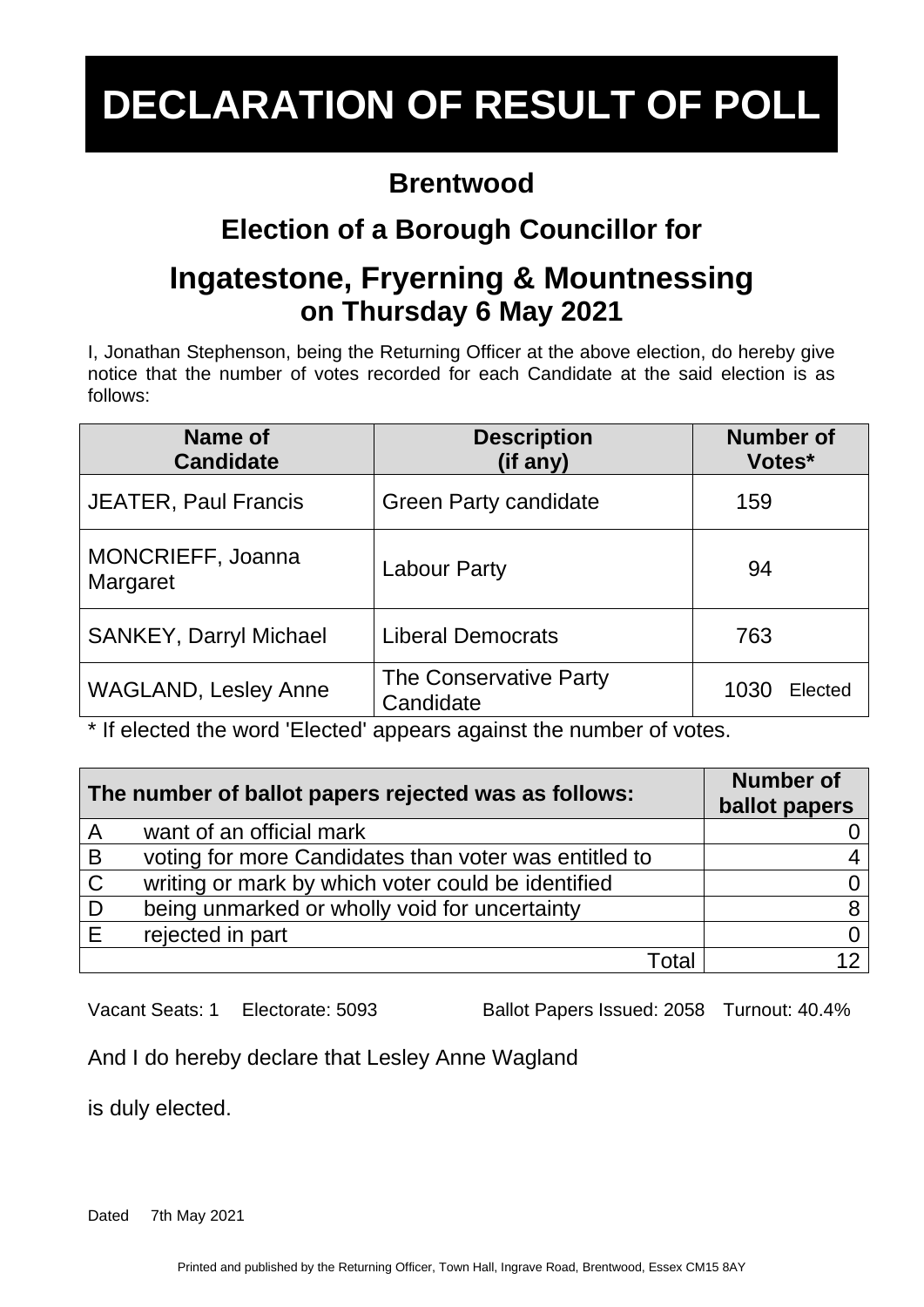### **Brentwood**

# **Election of a Borough Councillor for**

### **Pilgrims Hatch on Thursday 6 May 2021**

I, Jonathan Stephenson, being the Returning Officer at the above election, do hereby give notice that the number of votes recorded for each Candidate at the said election is as follows:

| Name of<br><b>Candidate</b>    | <b>Description</b><br>(if any)      | <b>Number of</b><br>Votes* |
|--------------------------------|-------------------------------------|----------------------------|
| <b>BALL, Cameron Frederick</b> | <b>Labour Party</b>                 | 134                        |
| <b>HAMILTON, John Michael</b>  | <b>Green Party candidate</b>        | 53                         |
| <b>HERBERT, Kelly Louise</b>   | The Conservative Party<br>Candidate | 455                        |
| KENDALL, David John            | <b>Liberal Democrats</b>            | Elected<br>913             |

\* If elected the word 'Elected' appears against the number of votes.

| The number of ballot papers rejected was as follows: |                                                       | <b>Number of</b><br>ballot papers |
|------------------------------------------------------|-------------------------------------------------------|-----------------------------------|
| A                                                    | want of an official mark                              |                                   |
| B                                                    | voting for more Candidates than voter was entitled to |                                   |
| $\mathsf{C}$                                         | writing or mark by which voter could be identified    |                                   |
| D                                                    | being unmarked or wholly void for uncertainty         |                                   |
| E                                                    | rejected in part                                      |                                   |
|                                                      | Total                                                 |                                   |

Vacant Seats: 1 Electorate: 4656 Ballot Papers Issued: 1564 Turnout: 33.6%

And I do hereby declare that David John Kendall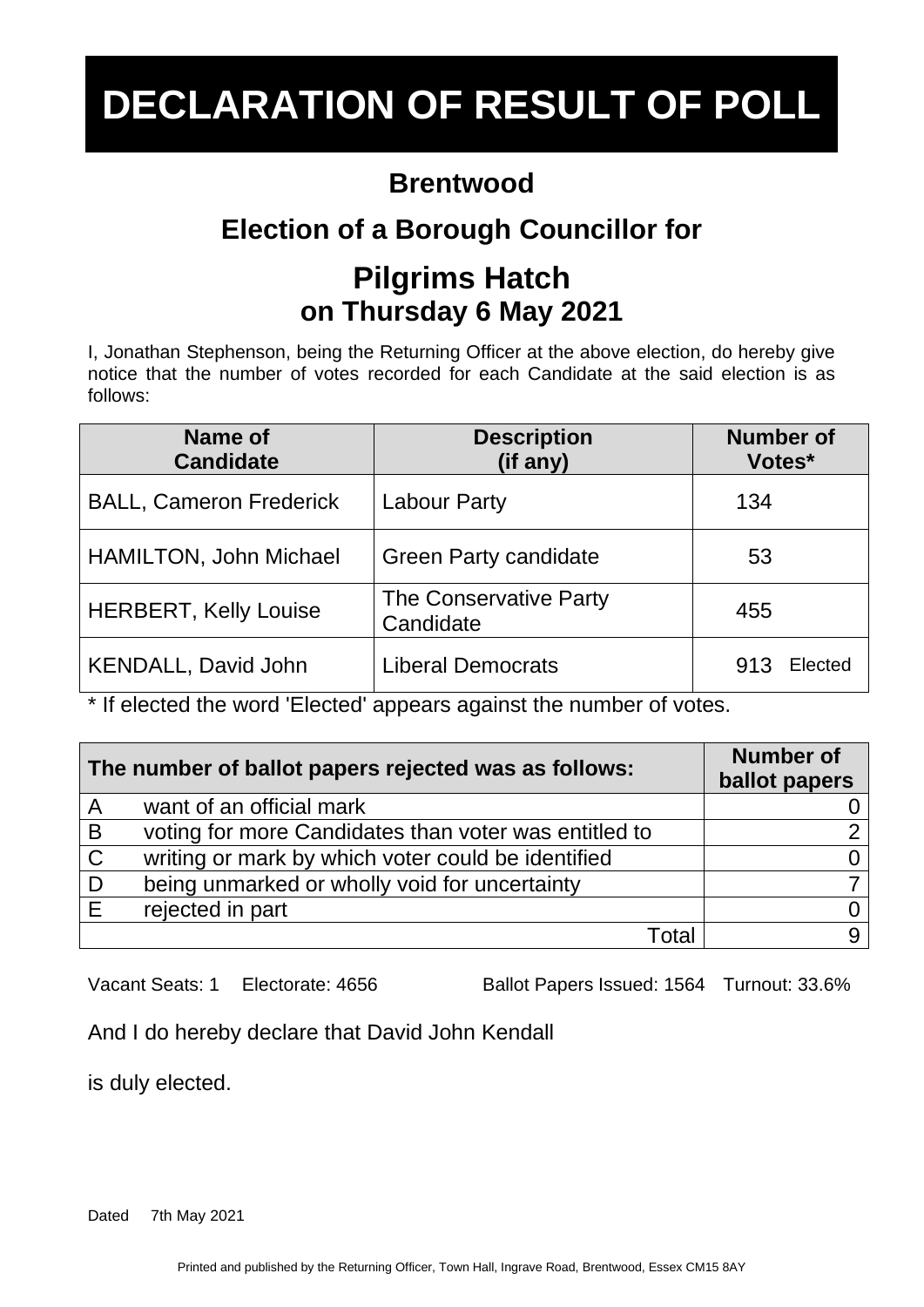## **Brentwood**

# **Election of a Borough Councillor for**

# **Shenfield on Thursday 6 May 2021**

I, Jonathan Stephenson, being the Returning Officer at the above election, do hereby give notice that the number of votes recorded for each Candidate at the said election is as follows:

| Name of<br><b>Candidate</b>                 | <b>Description</b><br>(if any)      | <b>Number of</b><br>Votes* |
|---------------------------------------------|-------------------------------------|----------------------------|
| <b>HEARD, Thomas Alexander</b>              | The Conservative Party<br>Candidate | Elected<br>997             |
| <b>JERRARD, Elizabeth Susan</b>             | <b>Labour Party</b>                 | 130                        |
| MACDONNELL, Gary Martin   Liberal Democrats |                                     | 789                        |
| MILWARD, Anne Fiona                         | <b>Green Party candidate</b>        | 120                        |

\* If elected the word 'Elected' appears against the number of votes.

| The number of ballot papers rejected was as follows: |                                                       | <b>Number of</b><br>ballot papers |
|------------------------------------------------------|-------------------------------------------------------|-----------------------------------|
| $\overline{A}$                                       | want of an official mark                              |                                   |
| $\overline{B}$                                       | voting for more Candidates than voter was entitled to |                                   |
| $\mathsf{C}$                                         | writing or mark by which voter could be identified    |                                   |
| D                                                    | being unmarked or wholly void for uncertainty         |                                   |
| E                                                    | rejected in part                                      |                                   |
|                                                      | Total                                                 |                                   |

Vacant Seats: 1 Electorate: 4354 Ballot Papers Issued: 2052 Turnout:

47.13%

And I do hereby declare that Thomas Alexander Heard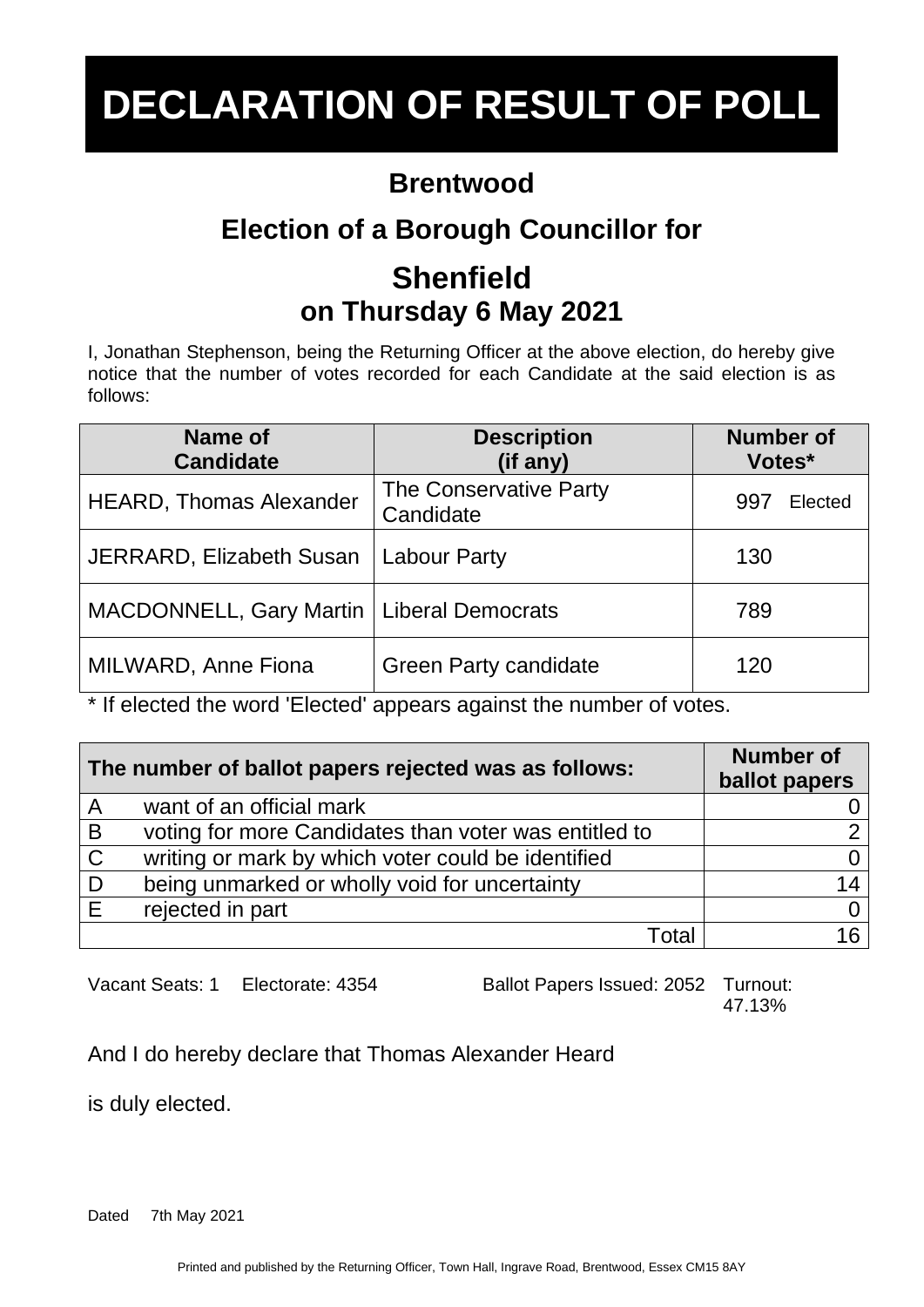### **Brentwood**

# **Election of a Borough Councillor for**

# **Tipps Cross on Thursday 6 May 2021**

I, Jonathan Stephenson, being the Returning Officer at the above election, do hereby give notice that the number of votes recorded for each Candidate at the said election is as follows:

| Name of<br><b>Candidate</b>  | <b>Description</b><br>(if any)      | <b>Number of</b><br>Votes* |
|------------------------------|-------------------------------------|----------------------------|
| <b>ACTON, Thomas Alan</b>    | <b>Labour Party</b>                 | 57                         |
| <b>BRIDGE, Thomas John</b>   | The Conservative Party<br>Candidate | 673<br>Elected             |
| <b>KEEBLE, Roger Charles</b> | Independent                         | 638                        |

\* If elected the word 'Elected' appears against the number of votes.

| The number of ballot papers rejected was as follows: |                                                       | <b>Number of</b><br>ballot papers |
|------------------------------------------------------|-------------------------------------------------------|-----------------------------------|
| $\overline{A}$                                       | want of an official mark                              |                                   |
| B                                                    | voting for more Candidates than voter was entitled to |                                   |
| $\mathsf{C}$                                         | writing or mark by which voter could be identified    |                                   |
| D                                                    | being unmarked or wholly void for uncertainty         | ⌒                                 |
| E                                                    | rejected in part                                      |                                   |
|                                                      | Γ∩tal                                                 | 3                                 |

Vacant Seats: 1 Electorate: 3162 Ballot Papers Issued: 1371 Turnout: 43.3%

And I do hereby declare that Thomas John Bridge

is duly elected.